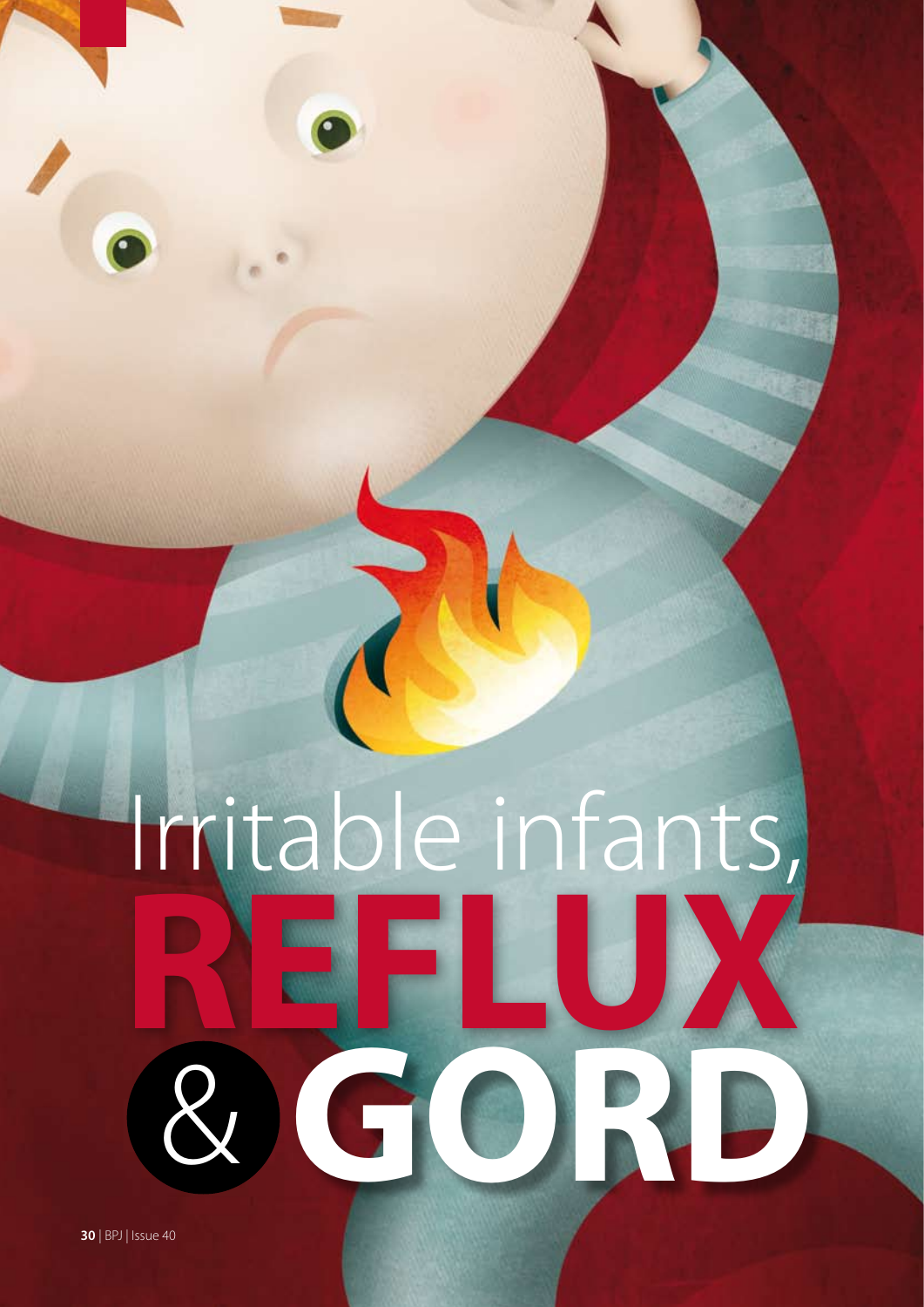# **Crying and irritability: a normal part of infancy or a pathological cause?**

The phrase "sleeping like a baby" is intended to mean peaceful sleep, however, the reality is that babies frequently wake, cry and require feeding. Although much variation occurs, crying generally increases at age two weeks before peaking at age six to eight weeks while a diurnal sleep/wake cycle is established.<sup>1</sup> Some infants will display excessive crying and irritability which may cause parental anxiety – particularly for first time parents. Sometimes parents suspect a pathological reason for their infant's distress with up to 20% of parents reporting a problem with infant crying or irritability in the first three months of parenthood.2 However, in most cases, no medical intervention is required.

## **Gastric reflux**

"Reflux" is commonly blamed for infant irritability, however, this is a normal occurrence in an infant and generally does not require medical treatment. Parents can be provided with reassurance and practical advice for managing the symptoms (over page).

An infant's body weight roughly triples in their first year of life and their caloric intake is high. Due to the frequency and relative size of an infant's feeds, their stomach is often distended and may require relief through transient oesophageal sphincter relaxations – otherwise known as gastric reflux.3

Uncomplicated reflux is a normal process involving the involuntary passage of gastric contents into the oesophagus. This occurs asymptomatically throughout the day, and may involve movement of food, drink and saliva, as well as gastric, pancreatic and biliary secretions. Reflux is less acidic in infants than in older children and adults, as the stomach contents are buffered by the frequent consumption of milk.

## **Key Concepts**

- Uncomplicated gastric reflux is common in infants and generally resolves over time without pharmacological treatment
- In New Zealand, empiric treatment with omeprazole for infant irritability and reflux is increasing, despite the fact that it is not approved for this condition, is unlikely to improve symptoms and the potential adverse effects are largely unknown
- Omeprazole should only be considered for infants in cases of gastro-oesophageal reflux disease (GORD) associated with severe reflux oesophagitis or failure to thrive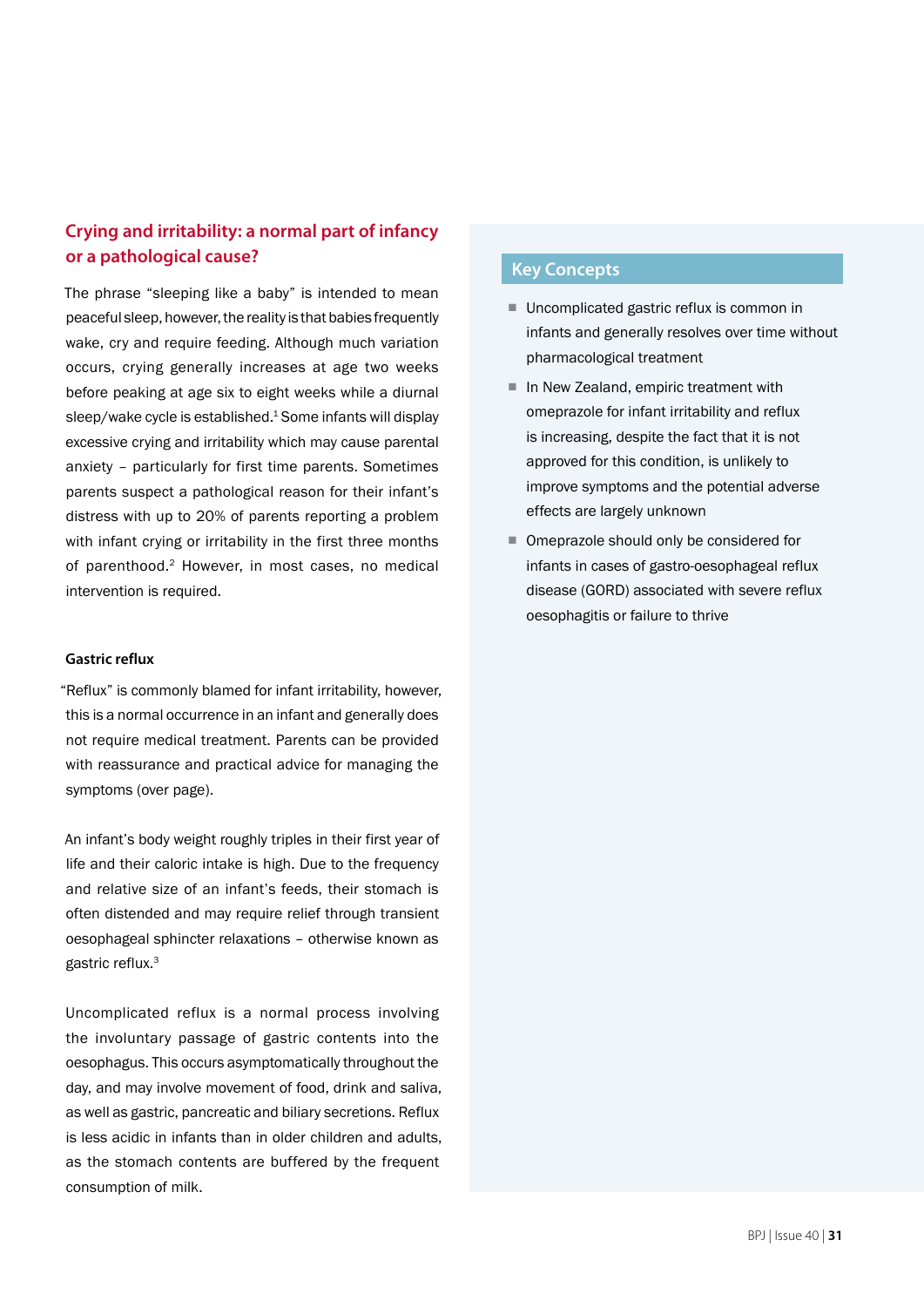## **Regurgitation**

Regurgitation is the appearance of refluxed material in the mouth. Approximately 40% of infants regurgitate at least once a day.4 In most cases, regurgitation resolves over time without treatment.

### **Gastro-Oesophageal Reflux Disease (GORD)**

Infantile GORD is defined as; symptoms or complications of reflux (non-erosive gastro-oesophageal reflux and erosive oesophagitis) which may include frequent vomiting and regurgitation, poor weight gain, difficulty swallowing, abdominal or substernal pain, oesophagitis and respiratory disorders.<sup>5</sup> GORD is distinct from, and much rarer than normal infant reflux, however, the similarities between the two can lead to confusion. Frequent regurgitation (more than five times a day) and persistent feeding difficulties are the most specific clinical indicators of GORD.<sup>6</sup> Persistent crying is not a reliable indicator of GORD. One study found that only approximately one-sixth of infants presenting with persistent crying had GORD. Furthermore, the severity of irritability did not correlate with the severity of GORD. Cases of persistent crying and GORD, in the absence of frequent regurgitation and feeding difficulties were uncommon.<sup>6</sup>

The initial diagnosis of GORD is based on symptoms and the treatment is frequently empiric, due to a lack of diagnostic tools and inability to communicate directly with the patient. $7$  The advantage of this approach is that the need for invasive procedures is avoided, however, using symptom severity as the diagnostic criterion for GORD can result in a significant number of cases of uncomplicated reflux being diagnosed as GORD and receiving unnecessary treatment<sup>8</sup>

# **Suggested management plan for irritable, crying infants**

Excessive crying and uncomplicated reflux are both common conditions in infants, therefore they often occur simultaneously, without necessarily being related. Primary care practitioners play an important role in providing parental reassurance and advice. In most cases, irritability and uncomplicated reflux resolve by age one year.<sup>6,9</sup> Infants without complications of reflux, who are otherwise well and thriving, do not usually require further investigation and treatment.<sup>10</sup>

Simple advice and reassurance may include the following points:

- Crying generally increases at age two weeks, peaking at around six to eight weeks. As infants age, they generally cry less and sleep for longer periods at night $1$
- Reflux and regurgitation are normal because infants ingest large quantities relative to their stomach size, symptoms usually improve as the infant grows and the digestive system matures
- "Winding" the infant several times during feeds and holding upright after feeds for a short period can improve symptoms – the parent can place the infant over their shoulder or hold the infant upright on the knee
- Placing the baby on their side decreases reflux, however, this is only appropriate when the baby is awake and closely observed, due to the risk of sudden infant death syndrome<sup>11</sup>
- Mothers should be encouraged to persevere with breast feeding
- **•** Feed thickeners (e.g. rice cereal, carob-bean gum, carob-seed flour or carmellose sodium) can be added to expressed milk to reduce vomiting. Thickened formula is also commercially available, although breast feeding is always preferable. The evidence of the effectiveness of either of these treatments is limited.<sup>11</sup>
- Tobacco smoke should be avoided
- Medicines are not recommended

A primary care based study found that two weeks of conservative treatment (feeding modifications, positioning and avoidance of tobacco smoke) improved symptoms in 78% of infants with frequent regurgitation and irritability and symptoms completely resolved in 24% of infants during the study period.<sup>12</sup>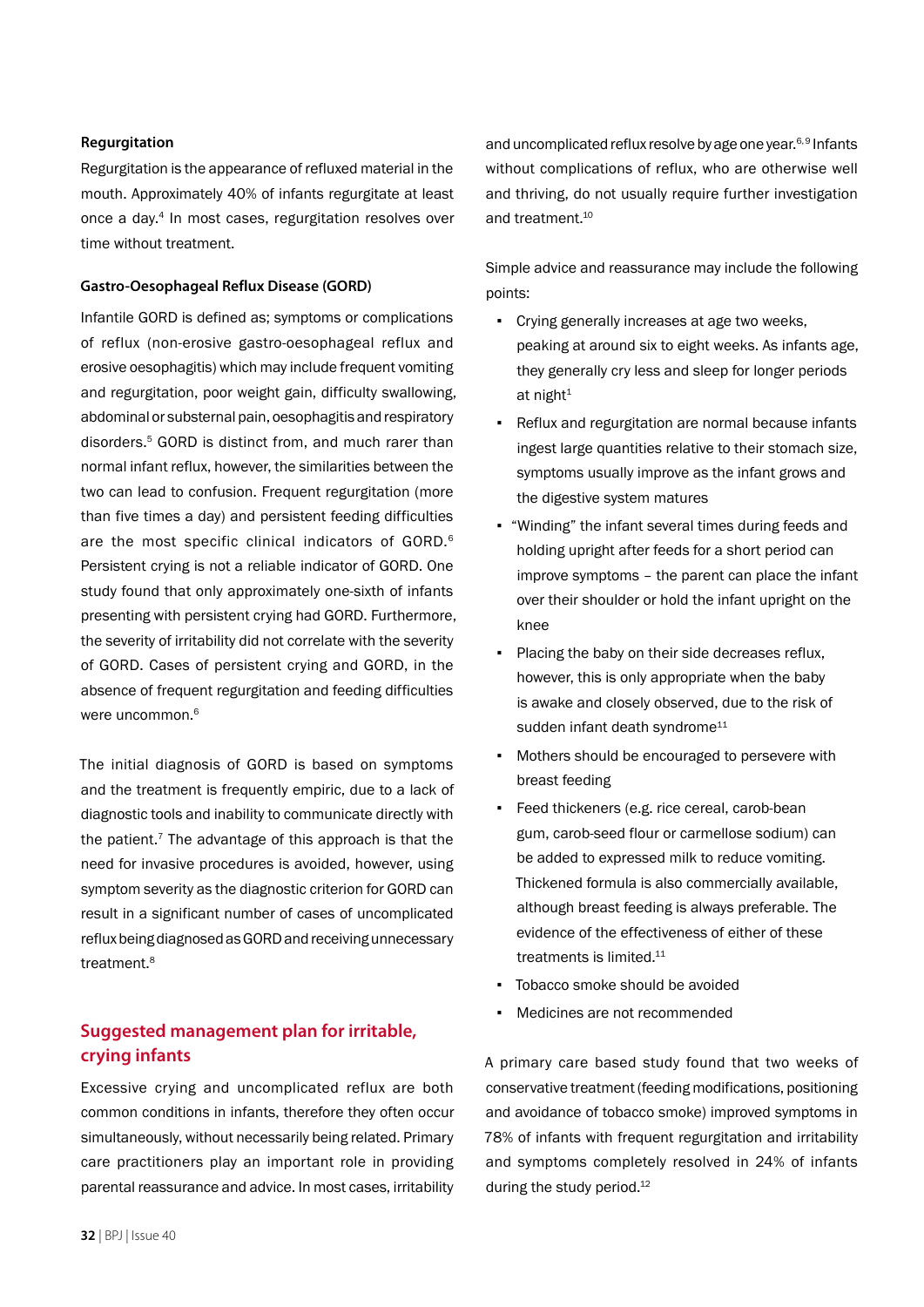### **When to refer**

Referral to a paediatrician (or paediatric gastroenterologist where available) for diagnostic investigations is indicated when an infant has excessive reflux and:<sup>10</sup>

- A failure of conservative treatment (such as feeding advice). N.B. PPIs and H2-receptor antagonists should not be diagnostically trialled in primary care
- Failure to thrive (see below)
- Suspected oesophagitis due to blood stained vomit, respiratory complications or abnormal posturing or movements
- **Diagnostic uncertainty**
- **Extreme parental anxiety**

Failure to thrive is an inability to gain weight in comparison to height. The infant may continue to grow but with reduced weight gain secondary to reduced caloric intake. Poor weight gain requires evaluation of caloric intake and ability to swallow. Failure to thrive is associated with multiple underlying conditions, including GORD.

# **Omeprazole is not a recommended treatment for reflux or uncomplicated GORD in infants**

Omeprazole is a common treatment for gastric reflux in adults, but it is not approved for use in infants aged under one year. The safety, pharmacokinetics and bioavailability of omeprazole in young children is largely unknown.

Although omeprazole is effective at reducing gastric acidity and oesophageal acid exposure in infants, there is significant evidence that it is not effective in treating symptoms attributed to infant reflux or GORD. Two studies investigating the effects of omeprazole on infant irritability and reflux found that, while treatment groups had significantly reduced oesophageal acid exposure, there was no difference in irritability or crying.<sup>15, 16</sup> Similar results have been reported with other proton pump inhibitors (PPIs). Of 162 infants aged one to twelve months, there was no difference in the efficacy of lansoprazole or placebo, in

## **Investigations for infant GORD**

If an infant is referred to secondary care for investigation of possible GORD, the following tests may be used:

Barium swallow: This procedure excludes structural abnormalities such as hiatus hernia, oesophageal atresia, tracheosophageal fistula and malrotation of the upper GI tract. Through imaging the oesophagus, it is possible to observe reflux and in some cases confirm or exclude oesophagitis or dysmotility. The limitation of this technique is that imaging is only possible for approximately five minutes therefore episodes of reflux may be missed.

pH monitoring: Performed over 24 hours, this technique is more reliable than a barium swallow at detecting reflux and is used when:

- Frequent reflux is suspected without regurgitation
- Apnoea is suspected to relate to undetected reflux
- Unexplained respiratory symptoms are thought to be related to undetected reflux
- **EXECT:** Before or after surgery to correct reflux

Endoscopy and oesophageal biopsy: Used infrequently, these procedures are useful for diagnosing oesophagitis, but cannot detect mild reflux. They are considered when there is pain and irritability associated with an uncertain diagnosis, a poor response to treatment or GI blood loss.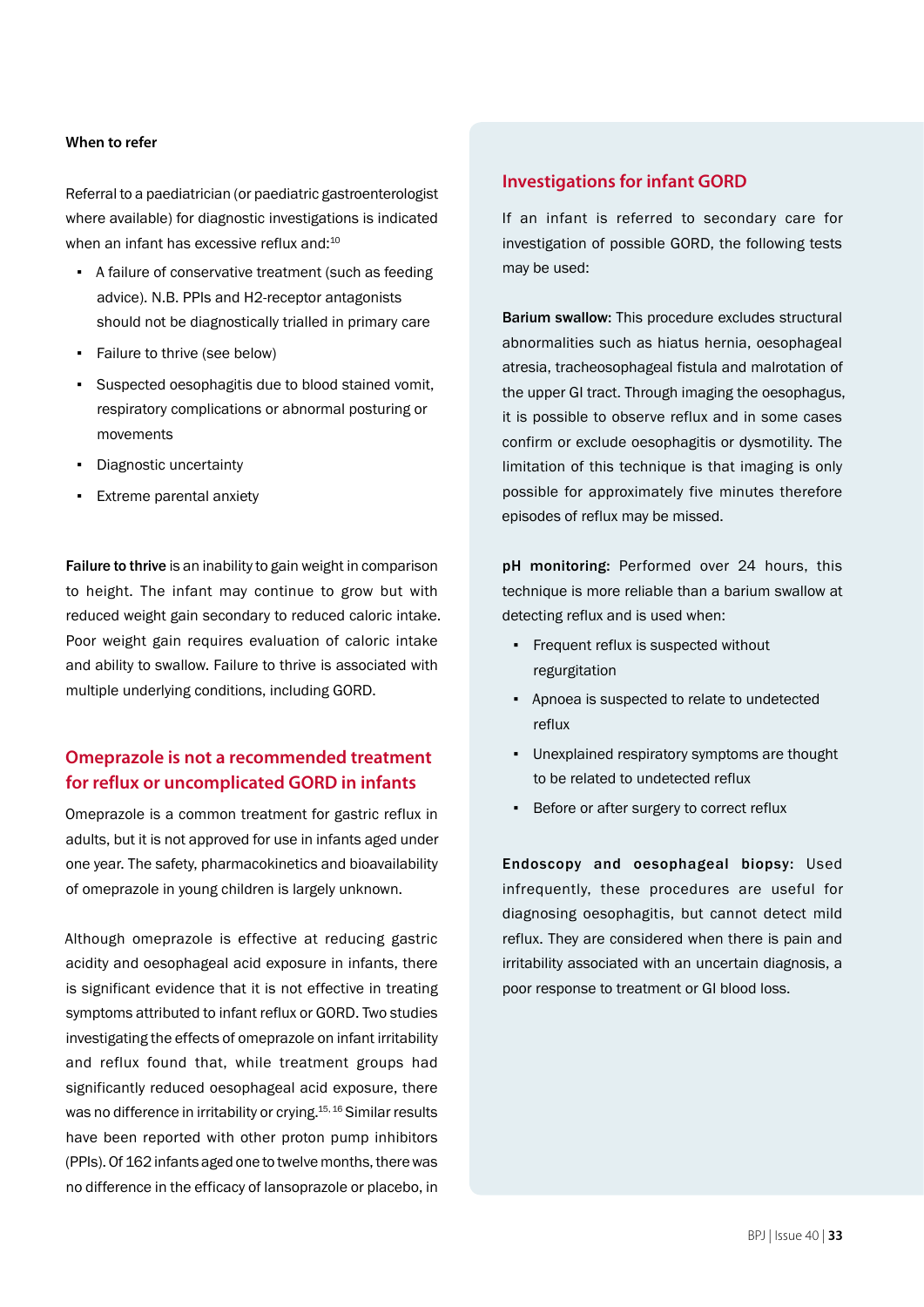# **Cows' milk allergy?**

Cow's milk protein allergy (CMPA) is an immunologically mediated adverse reaction to cow's milk protein. The reaction can be IgE or non-IgE mediated and occurs in approximately 2% of infants aged under two years. It is estimated that CMPA is the underlying cause in up to 40% of infants referred for specialist management of GORD.<sup>13</sup>

CMPA is a cluster of syndromes which may include:14

- Immediate allergic reaction, anaphylaxis and food protein-induced enterocolitis
- Gastrointestinal syndromes such as CMPA induced GORD, constipation, enteropathy and allergic eosinophilic gastroenteritis
- Food protein-induced proctocolitis
- Eosinophilic oesophagitis

As many of these syndromes have overlapping symptoms, diagnosis can be difficult. However, eczema and a family history of atopy increase the risk of CMPA. Complete elimination of cow's milk from the diet (or the mothers diet if breast feeding) for two to three weeks and observing if symptoms resolve will usually confirm suspected cases.

 $\mathbb{G}$  For further information see: "Allergy to cow's milk protein and the appropriate use of infant formula", BPJ Special Edition (May, 2011).

alleviating symptoms attributed to GORD, including; crying, regurgitation, feeding difficulties, back arching, coughing and wheezing.7

Omeprazole is therefore not recommended for treating irritability, reflux or uncomplicated GORD. Omeprazole should only be considered in cases of severe infantile reflux oesophagitis or if GORD is causing complications such as failure to thrive. The decision to prescribe would usually be made in consultation with a paediatrician or gastroenterologist. Even in these circumstances, the administration of a PPI is unlikely to reduce the frequency of crying and gastric reflux.17

#### **How is omeprazole given to infants when required?**

In most cases, initiation of omeprazole treatment in infants should occur in secondary care with pharmacist and paediatric advice on the most appropriate delivery method. An appropriate dose of omeprazole for an infant is: 5 mg once daily for children weighing under 10 kg and 10 mg once daily for children weighing between 10 and 20 kg.10

Omeprazole suspension is extemporaneously compounded by mixing capsule contents into sodium bicarbonate solution (8.4%) and water, normally to a concentration of 2 mg/mL. The suspension should be stored in the refrigerator and discarded after 15 days.<sup>18</sup> There is some evidence to suggest that absorption of this formulation of omeprazole is incomplete.<sup>20</sup> In addition, infants often find the taste of this suspension unpleasant.19

An alternative preparation for infants involves sprinkling half the contents of a 10 mg capsule on a small quantity of apple or pear puree.<sup>20</sup> However, it is difficult to achieve an accurate dose with this method and care needs to be taken that the infant is able to swallow the mixture safely.

Omeprazole capsules and tablets should not be chewed, or dissolved in milk or carbonated water, as this can degrade the enteric coating.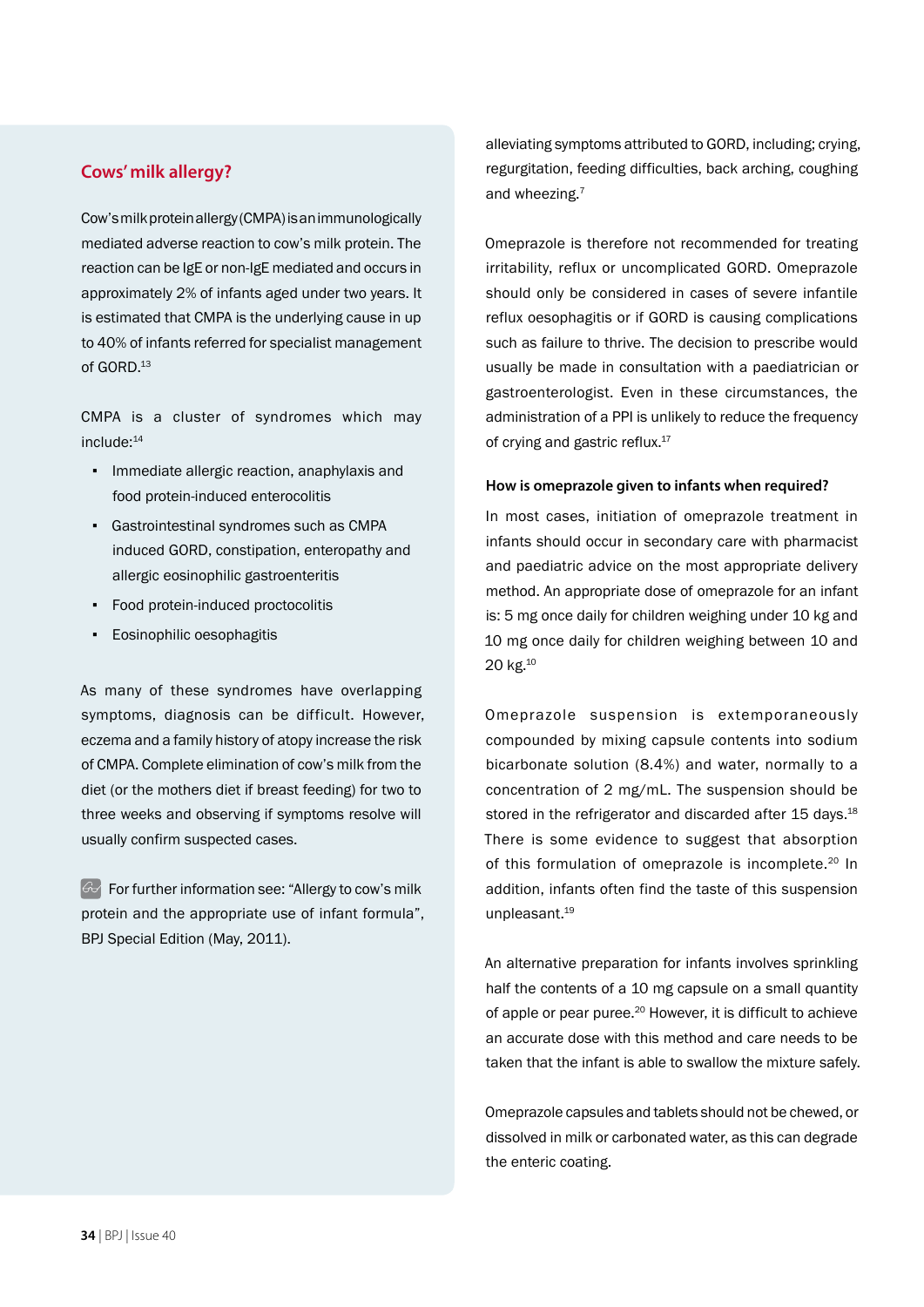## **Adverse effects of PPI treatment**

PPIs are generally well tolerated in adults. Uncommon adverse effects include acute interstitial nephritis, hypomagnaesaemia and hypocalcaemia.21 Little is known about the adverse effects of using PPIs in infants. The most commonly reported adverse effects of PPIs in children are headaches, nausea diarrhoea and skin rash.<sup>22, 23</sup>

Gastric acid plays an important role in both defending the body from foreign microflora and in regulating gastrointestinal microflora composition. Reducing acid secretion increases the likelihood of foreign microflora

proliferation. A study of 186 children aged between four and 36 months, found that gastric acid inhibitors were associated with an increased risk of gastroenteritis and community acquired pneumonia, which persisted for at least two months following treatment.<sup>24</sup> Serious adverse effects, in particular lower respiratory tract infections, were also more frequent in infants symptomatic for GORD who were treated with lansoprazole compared to placebo controls.7

There are also suggestions that PPI use can cause rebound acid secretion resulting in PPI dependency. A study of 120

## **How much omeprazole is being prescribed to infants in New Zealand?**

Between 2006 and 2010, the number of prescriptions of omeprazole dispensed for infants aged under one year in New Zealand increased from 4650 to 8231. The largest increases occurred in the age zero to three months (111%) and four to six months (80%) cohorts.

This increase is despite a lack of evidence to support the prescribing of omeprazole to infants for symptoms such as irritability and regurgitation associated with uncomplicated reflux. Omeprazole should only be considered in cases of severe infantile reflux oesophagitis or in cases of GORD accompanied with failure to thrive.



Figure 1: Number of omeprazole prescriptions dispensed in New Zealand from 2006 to 2010 for infants aged zero to three, four to six, seven to nine and ten to 12 months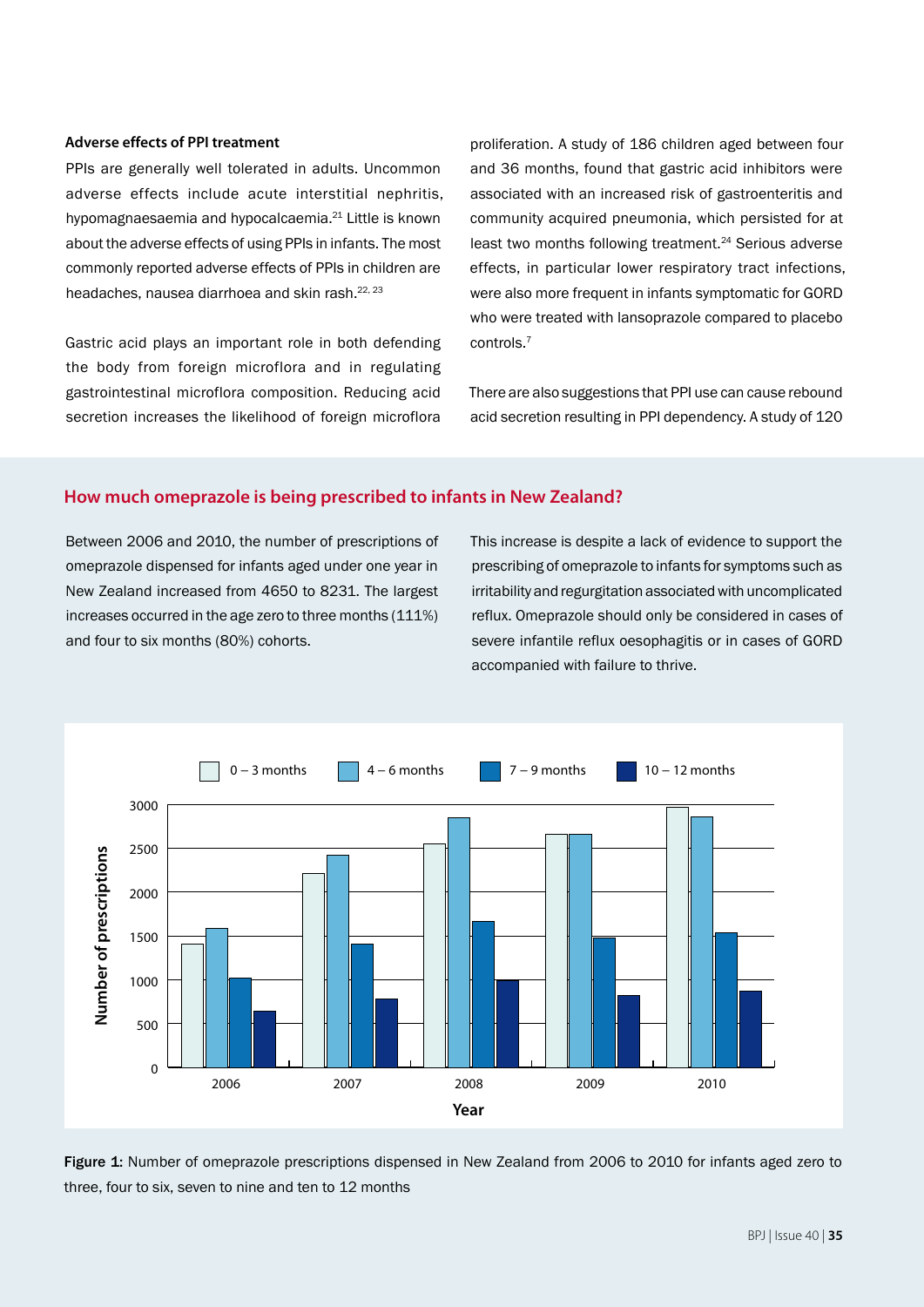adults with no history of acid related symptoms, found that more than 40% of subjects developed such symptoms following an eight week course of PPI treatment.25 It is unknown if such an effect also occurs in infants.

It has also been speculated that PPI mediated reductions in gastric acidity and digestion, may increase the permeability of gastric mucosa to some food allergens, potentially increasing the risk of food allergy and eosinophilic esophagitis.26

The absence of long-term data concerning the safety of PPIs in treating infants, combined with reports of serious adverse effects, regardless of frequency, suggests that PPIs should only be prescribed to infants when the benefit outweighs any potential risks.

# **Granny told mother and mother told me... Is gripe water useful?**

Gripe water is a traditional remedy that is used by parents for infants with reflux, colic and various other ailments. Formulations may contain alcohol, bicarbonate, sucrose, ginger, dill, fennel and chamomile. There is no evidence that gripe water is clinically effective for any of the conditions it is claimed to relieve. If parents wish to trial gripe water for their infant, they should be advised to avoid formulations that contain alcohol or sugars.

> $G$  Blumenthal I. The gripe water story. J R Soc Med 2000;93:172-4.

# **Alternative pharmacological options for reflux and GORD in infants**

Alginates such as a mixture of sodium alginate and magnesium alginate (Gaviscon infant) reduce acidity and reflux through increasing the viscosity of gastric contents. They can be used to relieve symptoms of regurgitation or reflux in infants. Alginates should not be used in infants at risk of dehydration (e.g. acute vomiting or diarrhoea) or intestinal blockage due to reports of constipation. Gaviscon infant powder is available in sachets. For infants weighing < 4.5 kg, use one sachet mixed into each feed, and two sachets for infants weighing  $> 4.5$  kg.<sup>10</sup> Infants should not be given this medicine more than six times in a 24 hour period. Unlike adult versions of the medicine, Gaviscon infant does not contain bicarbonate frothing agents or aluminium hydroxide.

Histamine receptor antagonists such as ranitidine reduce histamine induced gastric acid and pepsin release. Ranitidine has been shown to be effective in the treatment of some cases of oesophagitis in children,<sup>27</sup> and is associated with a low incidence of adverse effects. However, as with omeprazole, there is no evidence to support empiric treatment of infants with symptoms of irritability and reflux. In New Zealand, ranitidine is not registered for use in children aged under eight years and discussion with a paediatrician is recommended before prescribing this medicine to an infant. Ranitidine is available in a syrup formulation that can be administered to infants at a dose of 2 to 4 mg/kg, two times daily.<sup>10</sup> N.B. ranitidine syrup contains 7.5% w/v ethanol.

Antacids such as magnesium hydroxide and aluminium hydroxide reduce gastric pH, but cases of elevated plasma aluminium levels in infants combined with a lack of data to confirm efficacy means that these medicines are not recommended for use in infants.28

Prokinetics such as metoclopramide and domperidone are not recommended for use in infants and there is little evidence of their effectiveness in the management of GORD.26